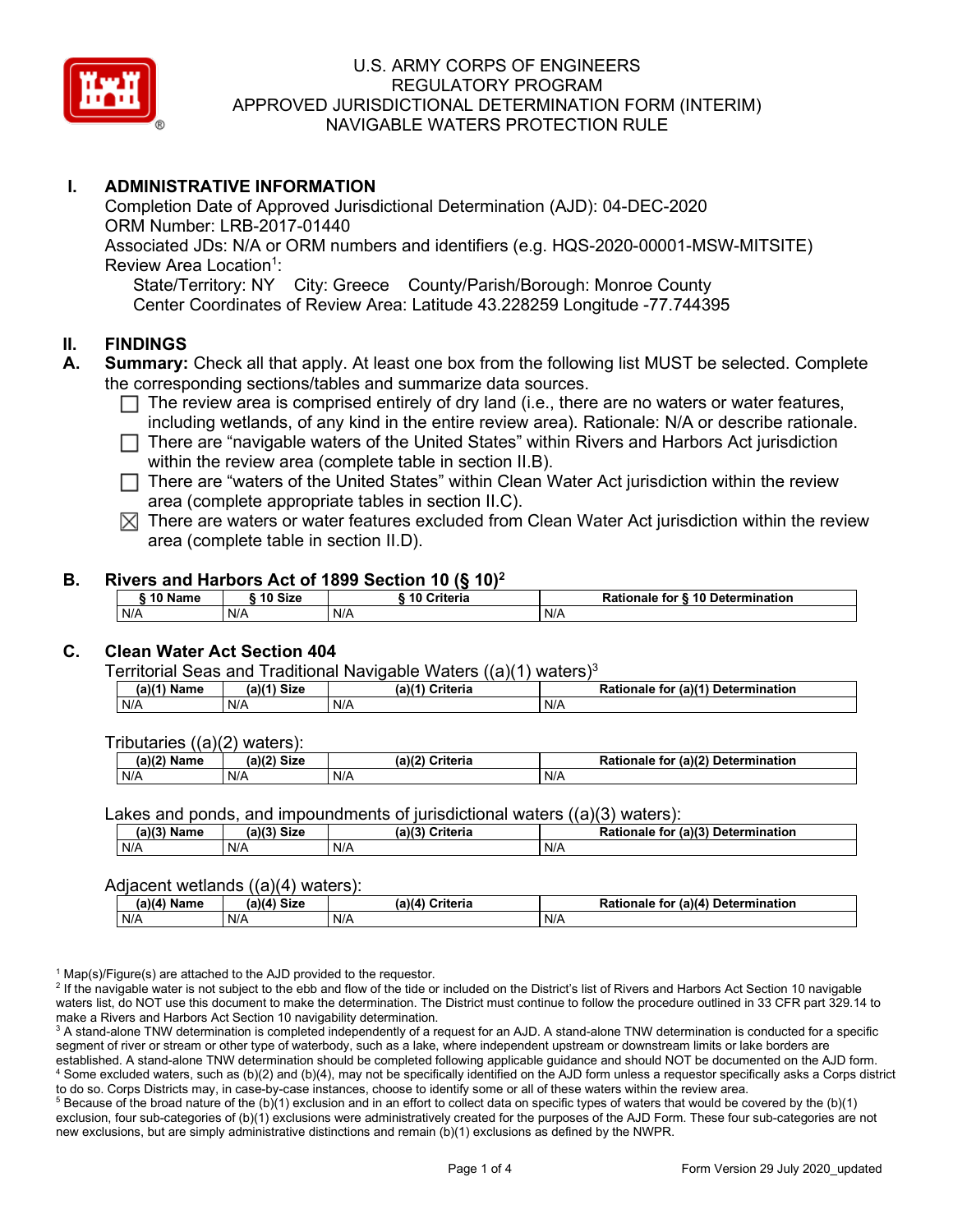

# **D. Excluded Waters or Features**

Excluded waters  $((b)(1) - (b)(12))^4$ :

| <b>Exclusion Name</b> | <b>Exclusion Size</b> | Exclusion <sup>5</sup>      | <b>Rationale for Exclusion Determination</b>                                                                                                                                                                                                                                                                                                                                                                                                                                                                                                                                                                                                                                                                                                                                                                                                                                                                                                                                                                                                                             |
|-----------------------|-----------------------|-----------------------------|--------------------------------------------------------------------------------------------------------------------------------------------------------------------------------------------------------------------------------------------------------------------------------------------------------------------------------------------------------------------------------------------------------------------------------------------------------------------------------------------------------------------------------------------------------------------------------------------------------------------------------------------------------------------------------------------------------------------------------------------------------------------------------------------------------------------------------------------------------------------------------------------------------------------------------------------------------------------------------------------------------------------------------------------------------------------------|
| Wetland C             | $0.653$ acres         | (b)(1) Non-adjacent wetland | Wetland C is a 0.653 acre PFO depressional wetland,<br>located in the center of the property, with no connection<br>to an $a(1)$ - $a(3)$ water. The entire perimeter of the<br>wetland on the property was walked on the days of the<br>site visits (11/17/2017 and 7/27/2020). All resources<br>reviewed support the determination that Wetland C<br>does not abut an $a(1)$ - $a(3)$ water, is not separated and<br>does not contribute flow through a natural or man-made<br>feature. Wetland C is located over 400 feet west of an<br>a(2) water. There is nearly zero percent chance of<br>flooding from the $a(2)$ water in any year (USDA Web<br>Soil Survey). Review of the historical aerials did not<br>show any inundation throughout the year by an a(1)-<br>$a(3)$ water. Therefore it is not adjacent to an $a(1)-a(3)$<br>water.                                                                                                                                                                                                                         |
| Wetland D             | $0.145$ acres         | (b)(1) Non-adjacent wetland | Wetland D is a 0.145 acre PSS depressional wetland,<br>located in the northwestern section of the property, with<br>no connection to an $a(1)-a(3)$ water. The wetland on the<br>property was walked on the days of the site visits<br>(11/17/2017 and 7/27/2020). Wetland D appears to<br>continue off site to the northwest. To the north and<br>northwest are residential properties with mowed lawns,<br>showing no existing wetland characteristics. All<br>resources reviewed support the determination that<br>Wetland D does not abut an $a(1)$ - $a(3)$ water, is not<br>separated and does not contribute flow through a<br>natural or man-made feature. Wetland D is located<br>over 400 feet west of an a(2) water and over 700 feet<br>east of another a(2) water. There is nearly zero percent<br>chance of flooding from the a(2) water in any year<br>(USDA Web Soil Survey). Review of the historical<br>aerials did not show any inundation throughout the year<br>by an a(1)-a(3) water. Therefore it is not adjacent to an<br>$a(1)$ - $a(3)$ water. |
| Wetland E             | $0.16$ acres          | (b)(1) Non-adjacent wetland | Wetland E is a 0.16 acre PSS depressional wetland,<br>located in the center of the property, with no connection<br>to an a(1)-a(3) water. The entire perimeter of the<br>wetland on the property was walked on the days of the<br>site visits (11/17/2017 and 7/27/2020). All resources<br>reviewed support the determination that Wetland E<br>does not abut an a(1)-a(3) water, is not separated and<br>does not contribute flow through a natural or man-made<br>feature. Wetland C is located over 200 feet west of an<br>a(2) water. There is nearly zero percent chance of<br>flooding from the a(2) water in any year (USDA Web<br>Soil Survey). Review of the historical aerials did not<br>show any inundation throughout the year by an a(1)-<br>$a(3)$ water. Therefore it is not adjacent to an $a(1)$ -a(3)<br>water.                                                                                                                                                                                                                                       |

<sup>1</sup> Map(s)/Figure(s) are attached to the AJD provided to the requestor.<br><sup>2</sup> If the navigable water is not subject to the ebb and flow of the tide or included on the District's list of Rivers and Harbors Act Section 10 nav waters list, do NOT use this document to make the determination. The District must continue to follow the procedure outlined in 33 CFR part 329.14 to make a Rivers and Harbors Act Section 10 navigability determination.

<sup>3</sup> A stand-alone TNW determination is completed independently of a request for an AJD. A stand-alone TNW determination is conducted for a specific segment of river or stream or other type of waterbody, such as a lake, where independent upstream or downstream limits or lake borders are established. A stand-alone TNW determination should be completed following applicable guidance and should NOT be documented on the AJD form. <sup>4</sup> Some excluded waters, such as (b)(2) and (b)(4), may not be specifically identified on the AJD form unless a requestor specifically asks a Corps district to do so. Corps Districts may, in case-by-case instances, choose to identify some or all of these waters within the review area.

<sup>5</sup> Because of the broad nature of the (b)(1) exclusion and in an effort to collect data on specific types of waters that would be covered by the (b)(1) exclusion, four sub-categories of (b)(1) exclusions were administratively created for the purposes of the AJD Form. These four sub-categories are not new exclusions, but are simply administrative distinctions and remain (b)(1) exclusions as defined by the NWPR.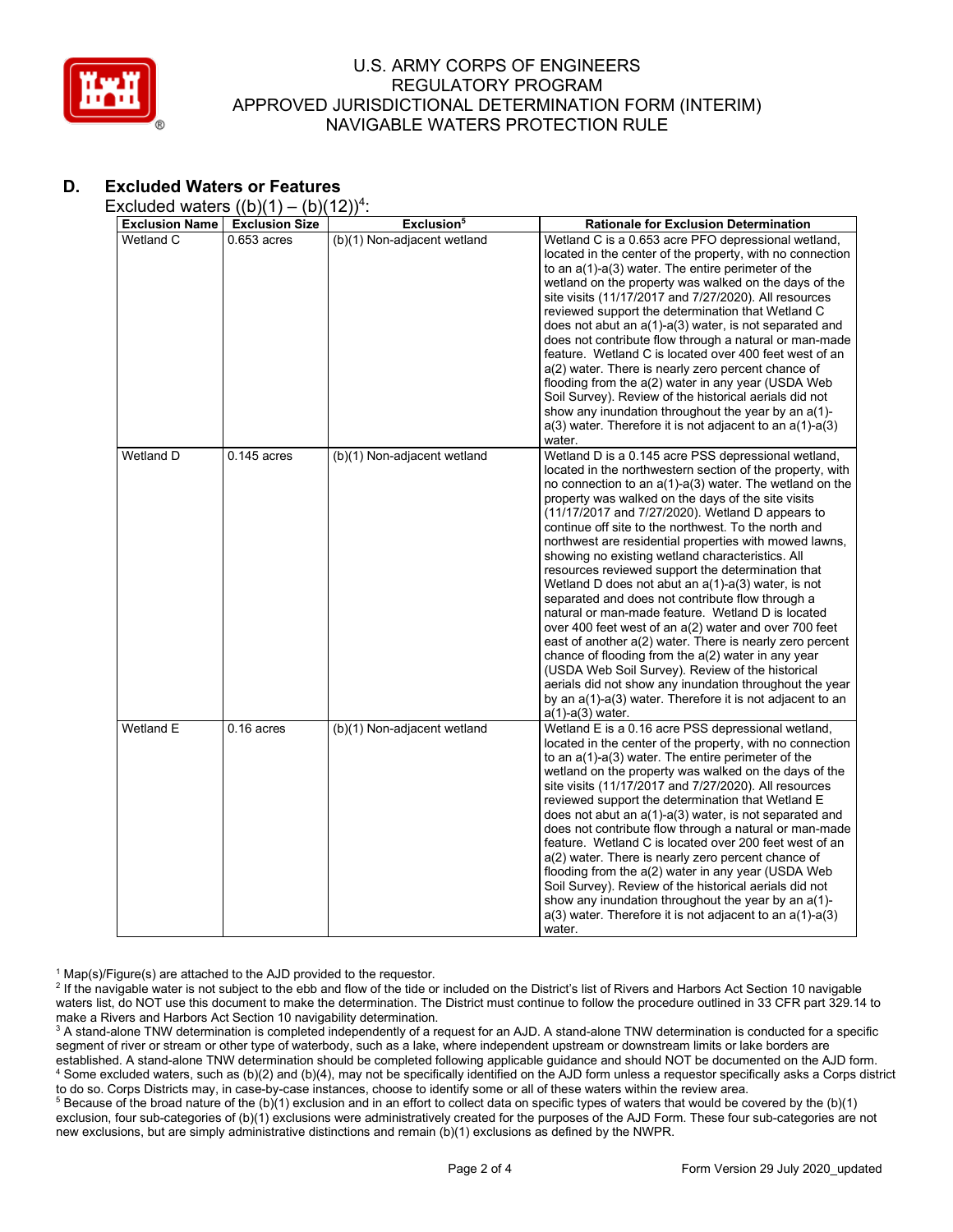

# **III. SUPPORTING INFORMATION**

- **A. Select/enter all resources** that were used to aid in this determination and attach data/maps to this document and/or references/citations in the administrative record, as appropriate.
	- **\_x\_** Information submitted by, or on behalf of, the applicant/consultant: *Wetland delineation named "Bellasera Place Subdivision" was conducted by Environmental Resources, LLC and was submitted on September 8, 2017 with accurate, complete data sheets, photographs, NWI map, soil survey map with hydric soil information.* This information *is* sufficient for purposes of this AJD. Rationale: *N/A.*
		- **\_\_\_** Data sheets prepared by the Corps: *Title(s) and/or date(s).*
	- **\_x\_** Photographs: *Google Earth pro (2020), ESRI, Eagleview (2006, 2009, 2012, 2015, 2018), Environmental Resources, LLC (2017).*
	- **\_x\_** Corps Site visit(s) conducted on: *11/17/2017 and 7/27/2020.*
	- **\_\_\_** Previous Jurisdictional Determinations (AJDs or PJDs): *ORM Number(s) and date(s).* **\_\_\_** Antecedent Precipitation Tool: *provide detailed discussion in Section III.B.*
	- **\_x\_** USDA NRCS Soil Survey: *Web Soil Survey reviewed.*
	- **\_x\_** USFWS NWI maps: *USFWS online map reviewed.*
	- **\_x\_** USGS topographic maps: *Rochester West, New York Quad; 24k:1.*

#### **Other data sources used to aid in this determination:**

| Data Source (select)       | Name and/or date and other relevant information                                            |  |  |  |  |
|----------------------------|--------------------------------------------------------------------------------------------|--|--|--|--|
| <b>USGS Sources</b>        | $N/A$ .                                                                                    |  |  |  |  |
| <b>USDA Sources</b>        | N/A.                                                                                       |  |  |  |  |
| <b>NOAA Sources</b>        | $N/A$ .                                                                                    |  |  |  |  |
| <b>USACE Sources</b>       | ORM2 maps.                                                                                 |  |  |  |  |
| State/Local/Tribal Sources | NYS DEC Environmental Resource Mapper reviewed. No State regulated wetlands present within |  |  |  |  |
|                            | the vicinity of the delineated parcel                                                      |  |  |  |  |
| <b>Other Sources</b>       | $N/A$ .                                                                                    |  |  |  |  |

**B. Typical year assessment(s):** The APT pulls precipitation data from NOAA's Daily Global Historical Climatology Network. The APT evaluates normal precipitation conditions based on the three 30-day periods preceding the observation date. For each period, a weighted condition value is assigned by determining whether the 30-day precipitation total falls within, above, or below the 70th and 30th percentiles for totals from the same date range over the preceding 30 years. The APT then makes a determination of "normal," "wetter than normal," or "drier than normal" based on the condition value sum. The APT also displays results generated via the Palmer Drought Severity Index and the University of Delaware WebWIMP.

<sup>&</sup>lt;sup>1</sup> Map(s)/Figure(s) are attached to the AJD provided to the requestor.<br><sup>2</sup> If the navigable water is not subject to the ebb and flow of the tide or included on the District's list of Rivers and Harbors Act Section 10 nav waters list, do NOT use this document to make the determination. The District must continue to follow the procedure outlined in 33 CFR part 329.14 to make a Rivers and Harbors Act Section 10 navigability determination.

<sup>&</sup>lt;sup>3</sup> A stand-alone TNW determination is completed independently of a request for an AJD. A stand-alone TNW determination is conducted for a specific segment of river or stream or other type of waterbody, such as a lake, where independent upstream or downstream limits or lake borders are established. A stand-alone TNW determination should be completed following applicable guidance and should NOT be documented on the AJD form. <sup>4</sup> Some excluded waters, such as (b)(2) and (b)(4), may not be specifically identified on the AJD form unless a requestor specifically asks a Corps district

to do so. Corps Districts may, in case-by-case instances, choose to identify some or all of these waters within the review area.  $5$  Because of the broad nature of the (b)(1) exclusion and in an effort to collect data on specific types of waters that would be covered by the (b)(1) exclusion, four sub-categories of (b)(1) exclusions were administratively created for the purposes of the AJD Form. These four sub-categories are not new exclusions, but are simply administrative distinctions and remain (b)(1) exclusions as defined by the NWPR.